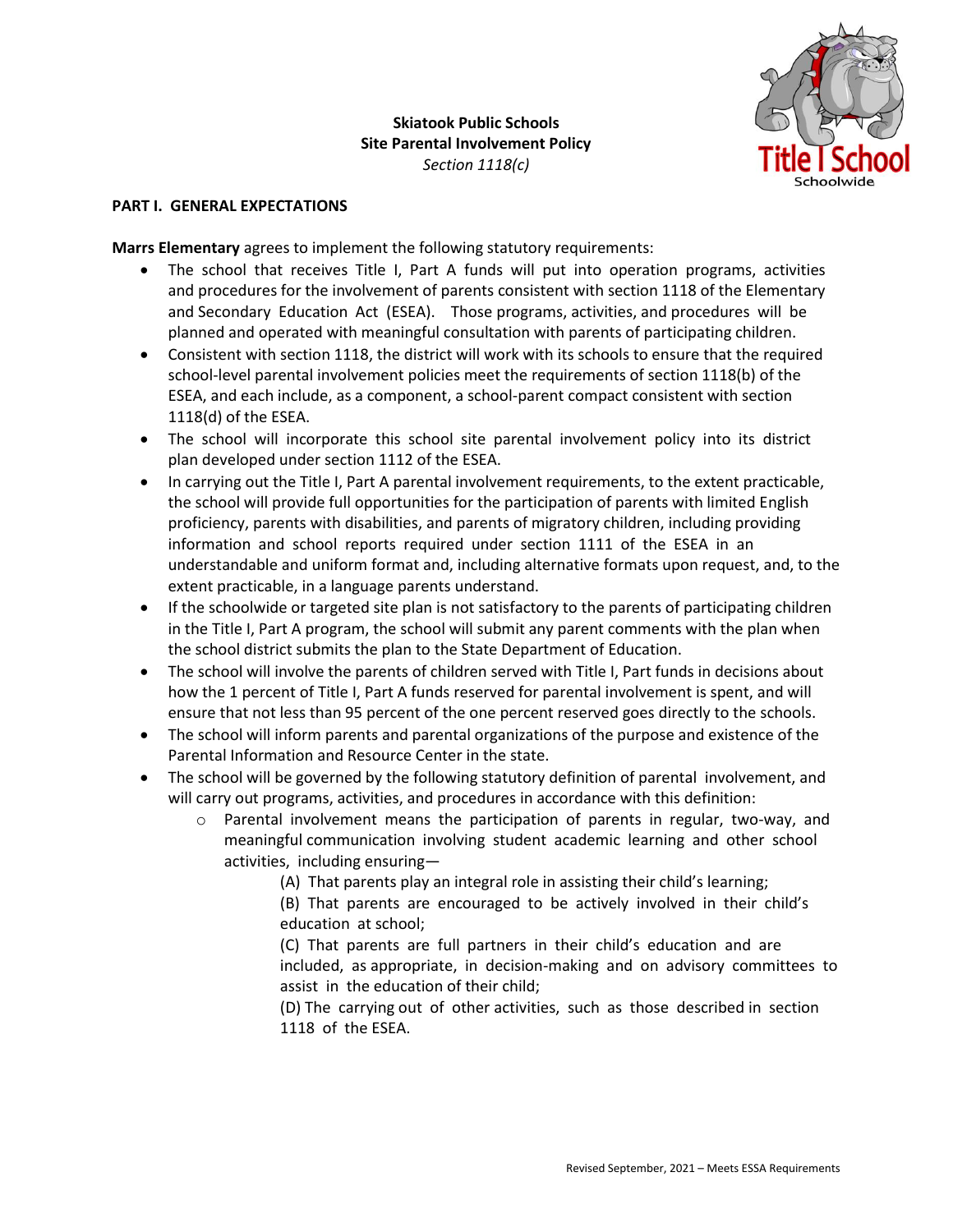## **PART II. DESCRIPTION OF HOW THE SCHOOL WILL IMPLEMENT REQUIRED SCHOOL LEVEL PARENTAL INVOLVEMENT POLICY COMPONENTS**

**Marrs Elementary** will build parent's capacity for strong parental involvement, in order to ensure effective involvement of parents and to support a partnership among the parents and the community to improve student academic achievement, through the following activities specifically described below:

A. The school will, with the assistance of the district, provide assistance to parents of children served by the school, as appropriate, in understanding topics such as the following, by undertaking the actions described in this paragraph:

- o The state's academic content standards,
- o The state's student academic achievement standards,
- $\circ$  The state and local academic assessments including alternate assessments,
- o The requirements of Title I, Part A,
- o How to monitor their child's progress, and
- o How to work with educators.

B. The school will, with the assistance of the district, provide materials and training to help parents work with their children to improve their children's academic achievement, such as literacy training, and using technology, as appropriate, to foster parental involvement, by providing family literacy nights during Parent/Teacher conferences and/or Open House.

C. The school will, with the assistance of the district and parents, educate its teachers, pupil services personnel, principals and other staff, in how to reach out to, communicate with, and work with parents as equal partners, in the value and utility of contributions of parents, and in how to implement and coordinate parent programs and build ties between parents and schools, by providing effective communication to parents through various different types of technology.

D. The school will, to the extent feasible and appropriate, coordinate and integrate parental involvement programs and activities with Head Start, Reading First, Early Reading First, Even Start, Home Instruction Programs for Preschool Youngsters, the Parents as Teachers Program, and public preschool and other programs, and conduct other activities, such as parent resource centers, that encourage and support parents in more fully participating in the education of their children.

E. The school will take the following actions to ensure that information related to the school and parent programs, meetings, and other activities, is sent to the parents of participating children in an understandable and uniform format, including alternative formats upon request, and, to the extent practicable, in a language the parents can understand.

F. The school will take the following actions to provide other such reasonable support for parental involvement activities as parents may request including increased communication, and family literacy nights.